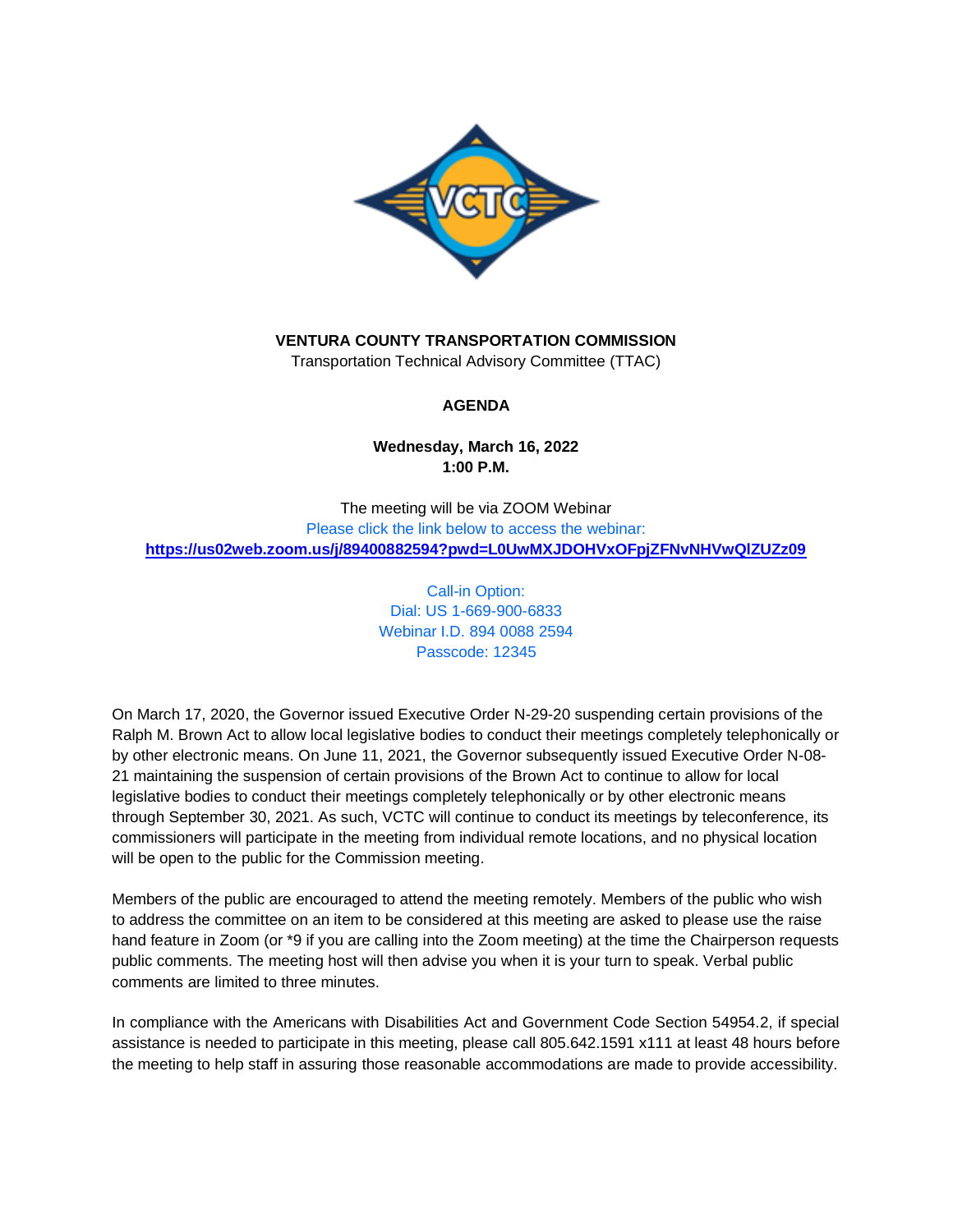# **ITEM 1 CALL TO ORDER**

- **ITEM 2 INTRODUCTIONS & ANNOUNCEMENTS**
- **ITEM 3 PUBLIC COMMENTS**
- **ITEM 4 AGENDA ADJUSTMENTS**

## **ITEM 5 APPROVAL OF MINUTES – Action**

• *Waive the reading and approve the minutes of the February meeting.*

**\_\_\_\_\_\_\_\_\_\_\_\_\_\_\_\_\_\_\_\_\_\_\_\_\_\_\_\_\_\_\_\_\_\_\_\_\_\_\_\_\_\_\_\_\_\_\_\_\_\_\_\_\_\_\_\_\_\_\_\_\_\_\_\_\_\_\_\_\_\_\_\_\_\_\_\_\_\_\_\_\_**

## **ITEM 6 CALTRANS LOCAL ASSISTANCE UPDATE**

• *Receive and File*

# **ITEM 7 FHWA ALTERNATIVE FUEL CORRIDORS NOMINATION – Presentation by Caltrans**

• *Receive and File*

# **ITEM 8 FUTURE AGENDA ITEMS – For Discussion**

- SCAG Regional Dedicated Transit Lanes Study (May)
- Periodic Highway Construction Updates
- Regional Transportation Funding & Planning
- Federal Infrastructure Program Legislation
- Metrolink SCORE Project (Simi Double-Track Project)

# **ITEM 9 ADJOURNMENT**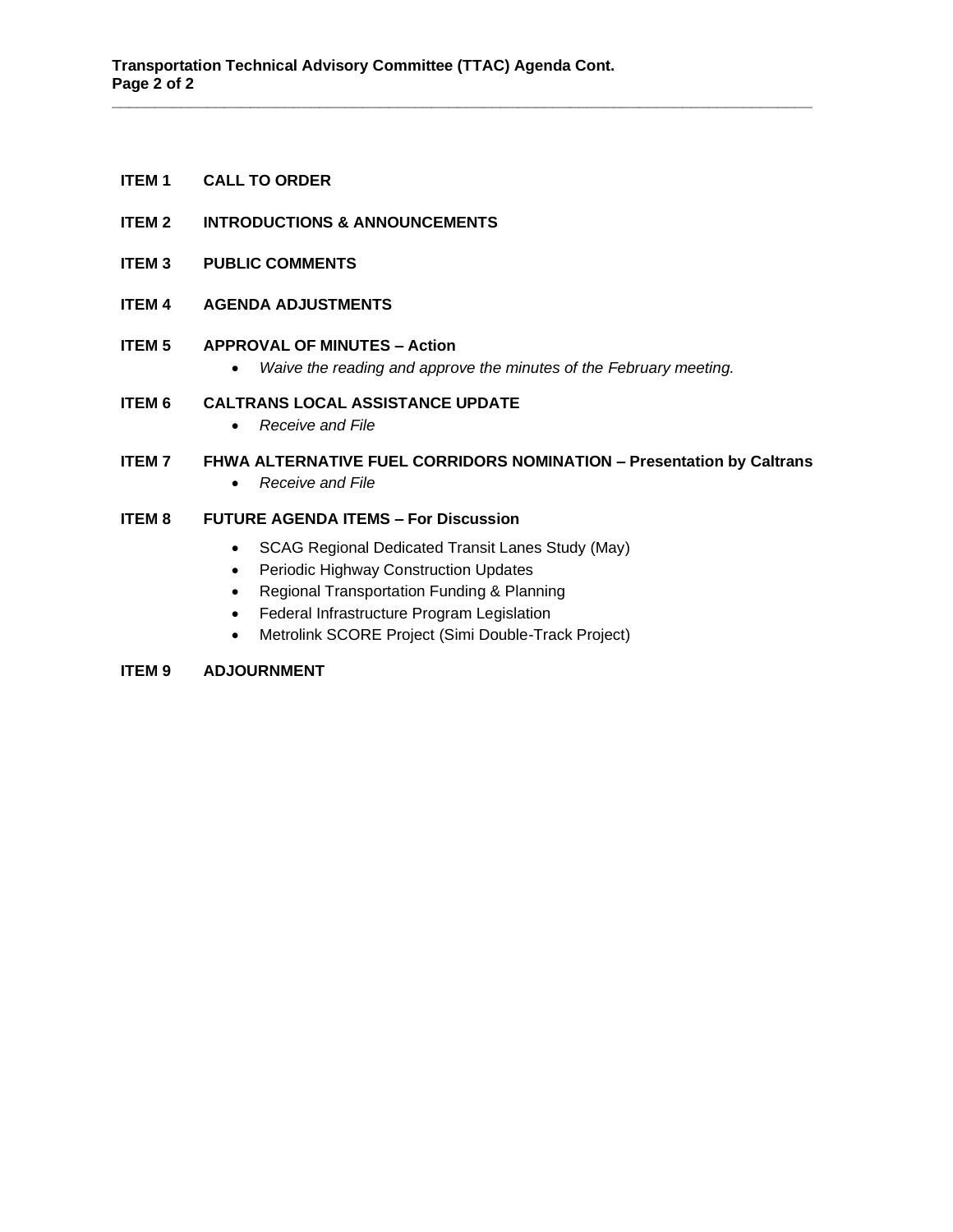

## **VENTURA COUNTY TRANSPORTATION COMMISSION TRANSPORTATION TECHNICAL ADVISORY COMMITTEE (TTAC)**

**Wednesday, February 16, 2022 1:00 PM via ZOOM Webinar**

## **MEETING MINUTES**

| <b>MEMBERS PRESENT:</b>    | Nader Heydari, City of Thousand Oaks (Chair)<br>Chris Kurgan, County of Ventura (Vice Chair)<br>Thang Tran, City of Camarillo<br>Daniel Kim, City of Moorpark<br>Alma Quezeda, City of Ojai<br>Debbie O'Leary, City of Oxnard<br>Steven Almcrantz, City of Port Hueneme<br>Clete Saunier, City of Santa Paula<br>Justin Link, City of Simi Valley<br>Jeff Hereford, City of Ventura<br>Letitia Austin, Port of Hueneme |
|----------------------------|------------------------------------------------------------------------------------------------------------------------------------------------------------------------------------------------------------------------------------------------------------------------------------------------------------------------------------------------------------------------------------------------------------------------|
| <b>MEMBERS ABSENT:</b>     | City of Fillmore                                                                                                                                                                                                                                                                                                                                                                                                       |
| <b>EX OFFICIO:</b>         | Robert Wong, Caltrans<br>Ben Cacatian, Ventura County Air Pollution Control District<br>Martin Rodriguez, Gold Coast Transit District                                                                                                                                                                                                                                                                                  |
| <b>MEMBERS ABSENT:</b>     | None.                                                                                                                                                                                                                                                                                                                                                                                                                  |
| <b>VCTC STAFF PRESENT:</b> | Peter De Haan, Programming Director<br>Amanda Fagan, Transportation Planning Director<br>Heather Miller, Program Manager                                                                                                                                                                                                                                                                                               |

# **ITEM 1 CALL TO ORDER**

Chair Heydari called the meeting to order at 1:06 p.m. via ZOOM.

# **ITEM 2 INTRODUCTIONS AND ANNOUNCEMENTS**

Ms. Amanda Fagan, VCTC, shared that as an outreach componenet of the Congestion Mitigation Plan, VCTC is encouraging community members to participate in Community Walk Audits during February.

Mr. Jeff Hereford, City of Ventura, announced that an Active Transportation Plan citywide workshop is scheduled for February 18<sup>th</sup>.

## **ITEM 3 PUBLIC COMMENTS** - None.

**ITEM 4 AGENDA ADJUSTMENTS** - None.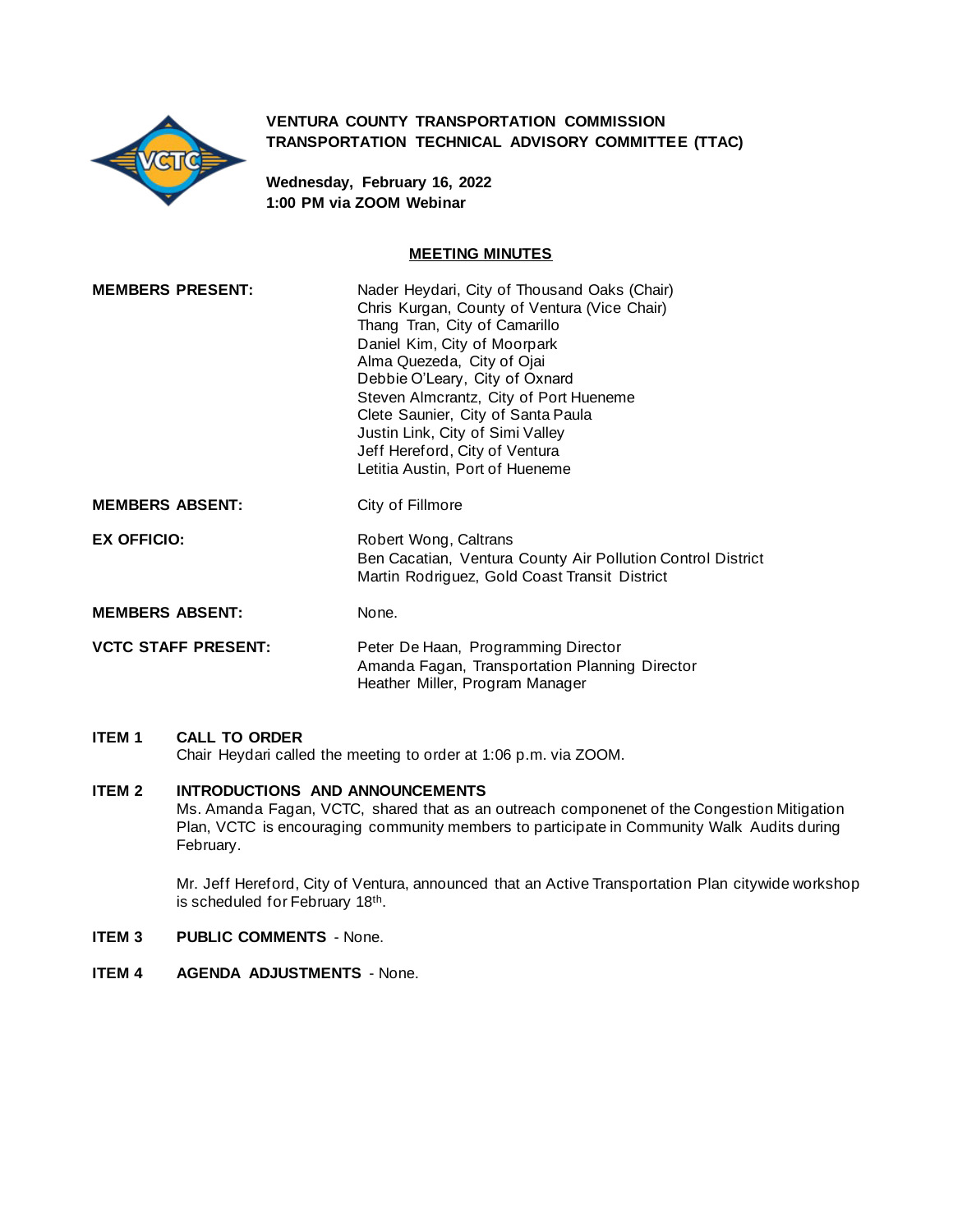## **ITEM 5 APPROVAL OF MINUTES**

Mr. Link, City of Simi Valley, noted that Chair Heydari adjourned the meeting as the new chair.

#### **ACTION:**

## **Link moved, seconded by Heydari, that the committee approve the January 19, 2022 minutes, as amended. The motion passed unanimously.**

#### **ITEM 6 CALTRANS LOCAL ASSISTANCE UPDATE**

Mr. Robert Wong, Caltrans District 7, announced that the Moorpark Princeton Avenue Project was nominated for a Caltrans District 7's multi-district partnership accomplishment award. He also highlighted the following dates:

- February 11<sup>th</sup> The Federal Register regarding Enhancing Highway Workforce Development Opportunities is available.
- March 1<sup>st</sup> Clean California Awards. Ventura county agencies submitted seven projects.
- March 10<sup>th</sup> Nationwide APWA Workshop on the IIJA at 8:30 a.m.
- April 1st RTPA's submit applications due
- April 20th Local Agency Project Delivery Workshop from 9:30 am. 11:30 a.m.

## **ITEM 7 TTAC VOTING MEMBERSHIP DESIGNATION**

Mr. Peter De Haan, VCTC, requested that member agencies provide VCTC staff with an updated designation letter, with the name or position of their appointed representative and alternate.

#### **ITEM 8 REVISION TO PORT OF HUENEME CMAQ PROGRAM**

#### **ACTION:**

## **Kurgan moved, seconded by O'Leary, that the committee recommend reprogramming \$442,050 in CMAQ funds from the Yard Tractor Idle Reduction System to the Electric Vehicle and Charging Infrastructure project.**

#### **ITEM 9 FUTURE AGENDA ITEMS**

• None.

### **ITEM 10 ADJOURNMENT**

Chair Heydari adjourned the meeting at 1:29 p.m.